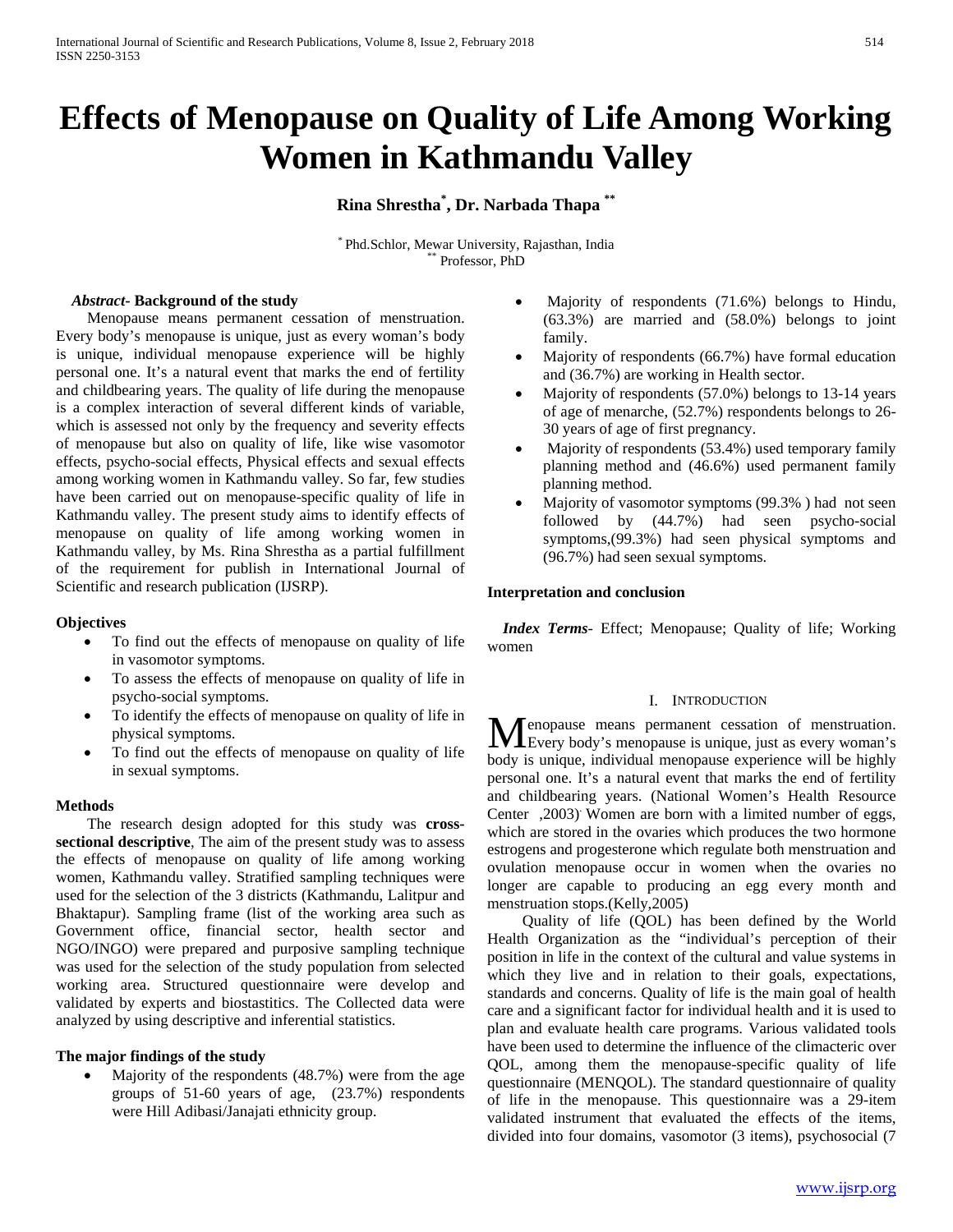items), physical (16 items), and sexual (3 items) on quality of life in postmenopausal women. (proposed by Hilditch *et al*.)

 The quality of life during the menopause is a complex interaction of several different kinds of variable, which is assessed not only by the frequency and severity effects of menopause but also on quality of life, like wise vasomotor effects, psycho-social effects, physical effects and sexual effects of life among working women in Kathmandu valley. So far, few studies have been carried out on menopause-specific quality of life in Kathmandu valley. The present study aims to identify effects of menopause on quality of life among working women in Kathmandu valley.

## II. METHODOLOGY

 The research design adopted for this study was **crosssectional descriptive**, The aim of the present study was to assess the effects of menopause on quality of life among working women, Kathmandu valley. Stratified sampling techniques were used for the selection of the 3 districts (Kathmandu, Lalitpur and Bhaktapur). Sampling frame (list of the working area such as Government office, financial sector, health sector and NGO/INGO) were prepared and purposive sampling technique was used for the selection of the study population from selected working area. Structured questionnaire were develop and validated by experts and biostastitics.

 The investigator developed a structured questionnaire consisted of 2 sections covering following areas.

**SECTION A:** A structured questionnaire is used to assess among working women the demographic data such age, ethnicity, religion, marital status, type of family, educational status, occupation..

**SECTION B:** Standard tools (MENQOL) questionnaire is used to find out the effects of menopause on quality of life in vasomotor, psycho-social, physical and sexual symptoms. Researcher were modified the some areas of standard tools (MENQOL)

 The Collected data were analyzed by using descriptive statistics.

## III. DATA COLLECTION, INTERPRETATION AND SYNTHESIS

 Data collection is the gathering of information needed to address research problem. Formal written permission was obtained from the Nepal Health Research Center (NHRC) for conducting the study. The samples of 300 working women were selected on the basis of inclusion criteria by using non probability purposive sampling technique. The investigator introduced about her-self and developed rapport with the subjects. The investigator explained the purpose of the study and reassured that the data collected would be kept confidential. The investigator obtained consent from the subjects prior to the study. The data collection was done in three phases.

 **Phase I**: After obtaining formal permission from NHRC and with prior informed consent from subjects, pretest was conducted to assess the effects of menopause on quality of life.

**Phase II:** The researcher were taken the socio-demographic of menopause women

 **Phase III:** The researcher distributed self instructional module to assess the effects of menopause on quality of life.

## **Processing of the data**

 Data collected was processed every day. Missed out data identified and immediately next day it was rectified. During the data collection all the subjects were very cooperative and researcher expressed her gratitude for their cooperation.

## **Plan for data analysis**

 Analysis is the process organizing and synthesizing data so as to answer research questions and The data obtained was planned to be analyzed based on objectives of the study using descriptive statistics.

#### **Descriptive statistics**

- $\triangleright$  Frequency and percentage analysis was used to describe the demographic variables among working women such as the age, ethnicity, religion, marital status, type of family, educational status, occupation, place of work.
- $\triangleright$  Frequency, percentage, minimum, maximum, mean and standard deviation was used to assess the effects of menopause on quality of life.

For this study the investigator took into consideration the ethical issues. No ethical issues raised by conducting this study.

- $\triangleright$  Prior permission was obtained from the NHRC<br> $\triangleright$  Written informed consent was obtained from
- Written informed consent was obtained from the study samples. Explanation regarding the purpose of the study was given.
- $\triangleright$  The subjects were informed that the confidentiality of the data will be maintained.
- $\triangleright$  The subjects were informed that their participation was purely on the voluntary basis and they can withdraw from the study at any time.

## IV. RESULTS

 **Depicts the frequency and percentage distribution of demographic variables of working women of menopause in Kathmandu valley. In the present study,**

 Majority of the respondents (48.7%) were from the age groups of 51-60 years of age, followed by age groups 61-65 years (28.3%), 71-75 years of age (9.7%).

 Majority of respondents (23.7%) respondents were Hill Adibasi/Janajati ethnicity group, followed by ethnicity groups madhesi low caste group/terai madhesi Dalits (15.0%) and Hill low caste groups dalits (11.0%).

 Majority of respondents (71.6%) belongs to Hindu religion followed by religion (12.0%) Christian and (9.7%) Buddhist. With regards marital status majority of respondents (63.3%) are married, followed by (11.7%) widow and (10.3%) divorce.

 With regards types of family majority of respondents (58.0%) belongs to joint family, followed by (28.3%) nuclear family and (13.7%) extended family.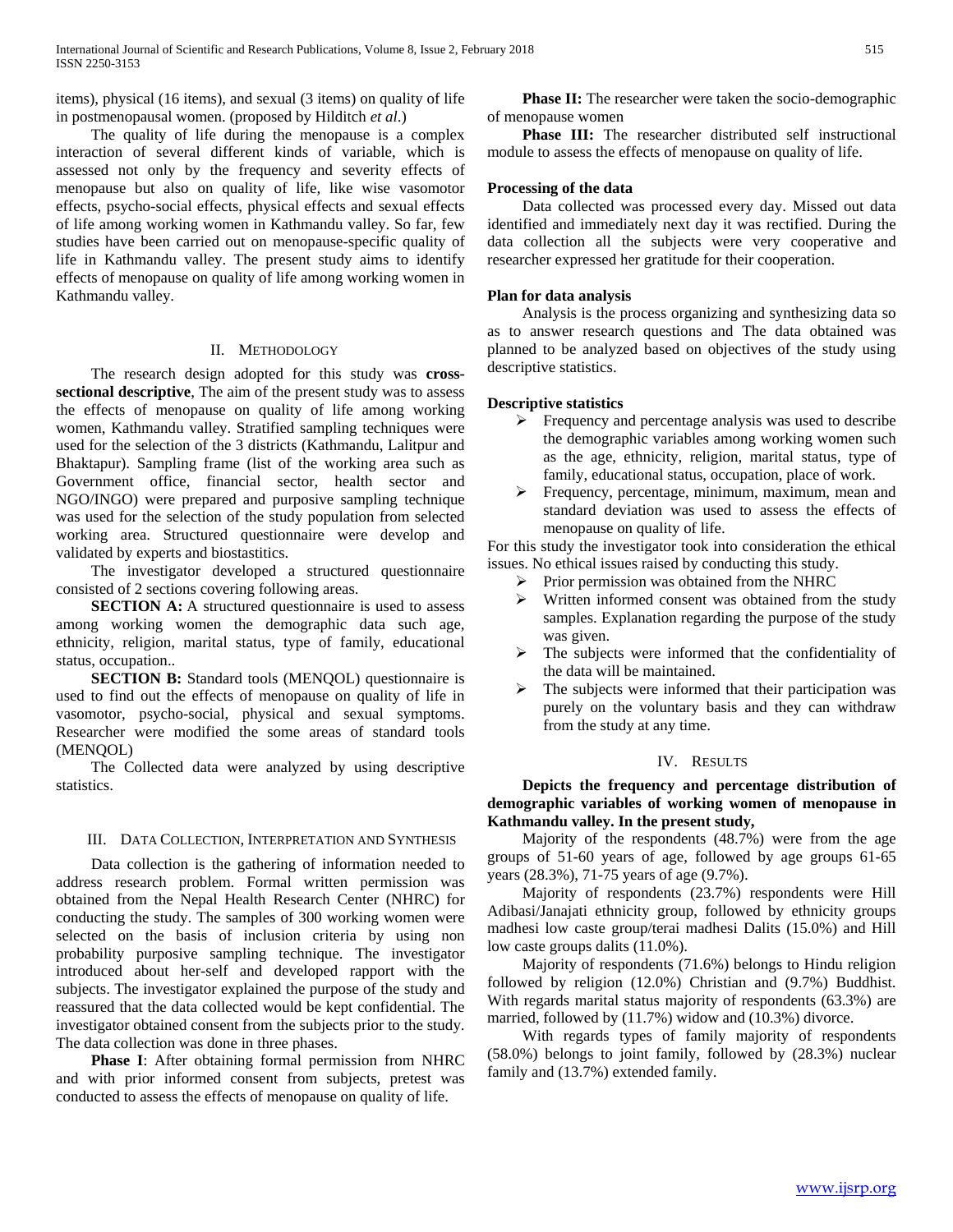| Table: 1                                                     |
|--------------------------------------------------------------|
| Distribution of effects of vasomotor symptoms of respondents |
| $n = 300$                                                    |

| Vasomotor symptoms | Effects of vasomotor symptoms of respondents | <b>Total</b> |                  |              |               |     |
|--------------------|----------------------------------------------|--------------|------------------|--------------|---------------|-----|
|                    | <b>Never</b>                                 | Rarely       | <b>Sometimes</b> | <b>Often</b> | <b>Always</b> |     |
| Hot flushes        | 48                                           | 111          | 137              | $\theta$     | 4             | 300 |
| Night sweats       | 31                                           | 117          | 139              | 13           | $\theta$      | 300 |
| Sweating           | 13                                           | 110          | 160              | 17           | $\Omega$      | 300 |

 Table 1: shows that 5 likert scale in analyzing the experiences of vasomotor symptoms of among 300 respondents With regards experiences of hot flashes majority of (137) respondents said sometimes, followed by (111) rarely and (48) never. With regards experience of night sweats majority of (139) respondents were suffering sometimes, followed by (117) rarely and

## (31) never.

With regards experience of sweating majority of (160) respondents were suffering sometimes, (110) rarely and (17) often.

| TABLE 2                                                                         |
|---------------------------------------------------------------------------------|
| Distribution of minimum, maximum, mean and SD vasomotor symptoms of respondents |
| $n = 300$                                                                       |

| <b>Vasomotor</b> | <b>Frequency</b> | <b>Minimum</b> | <b>Maximum</b> | <b>Mean</b> | <b>SD</b> |
|------------------|------------------|----------------|----------------|-------------|-----------|
| Hot flashes      | 300              |                |                | 2.34        | .791      |
| Night sweats     | 300              |                | 4              | 2.45        | .733      |
| Sweating         | 300              |                | 4              | 2.60        | .664      |
| <b>Total</b>     | 300              | 1.00           | 3.67           | 2.4638      | .44084    |

 Table 2: show that analyzing the experiences of vasomotor symptoms of among 300 respondents with regards hot flashes minimum score are 1, maximum score 5, mean score 2.45 and SD .791, with regards night sweats minimum score are 1, maximum score 4,mean score 2.34 and SD .733 and with regards sweating minimum score are 1, maximum score 4,mean score 2.60 and SD .664

# **TABLE 3**

## **Distribution of experiences of types of psychosocial symptoms of respondents**

### **n=300**

| <b>Psychosocial symptoms</b>        | <b>Experienced of Psychosocial symptoms of respondents</b> | <b>Total</b>   |                  |              |                |     |
|-------------------------------------|------------------------------------------------------------|----------------|------------------|--------------|----------------|-----|
|                                     | <b>Never</b>                                               | Rarely         | <b>Sometimes</b> | <b>Often</b> | <b>Always</b>  |     |
|                                     |                                                            |                |                  |              |                |     |
| Being<br>dissatisfied<br>with       | 182                                                        | 66             | 38               | 6            | $\Omega$       | 300 |
| my personal life                    |                                                            |                |                  |              |                |     |
| Feeling<br>anxious<br><sub>or</sub> | 234                                                        | 50             | 16               | $\theta$     | $\Omega$       | 300 |
| nervous                             |                                                            |                |                  |              |                |     |
| Experiencing<br>poor                | 298                                                        | $\overline{2}$ | $\theta$         | $\Omega$     | $\Omega$       | 300 |
| memory                              |                                                            |                |                  |              |                |     |
| Accomplishing less than             | 300                                                        | $\theta$       | $\Omega$         | $\Omega$     | $\Omega$       | 300 |
| I used to                           |                                                            |                |                  |              |                |     |
| Feeling depressed<br>down           | 169                                                        | 83             | 36               | 7            | $\overline{2}$ | 300 |
| or blue                             |                                                            |                |                  |              |                |     |
|                                     |                                                            |                |                  |              |                |     |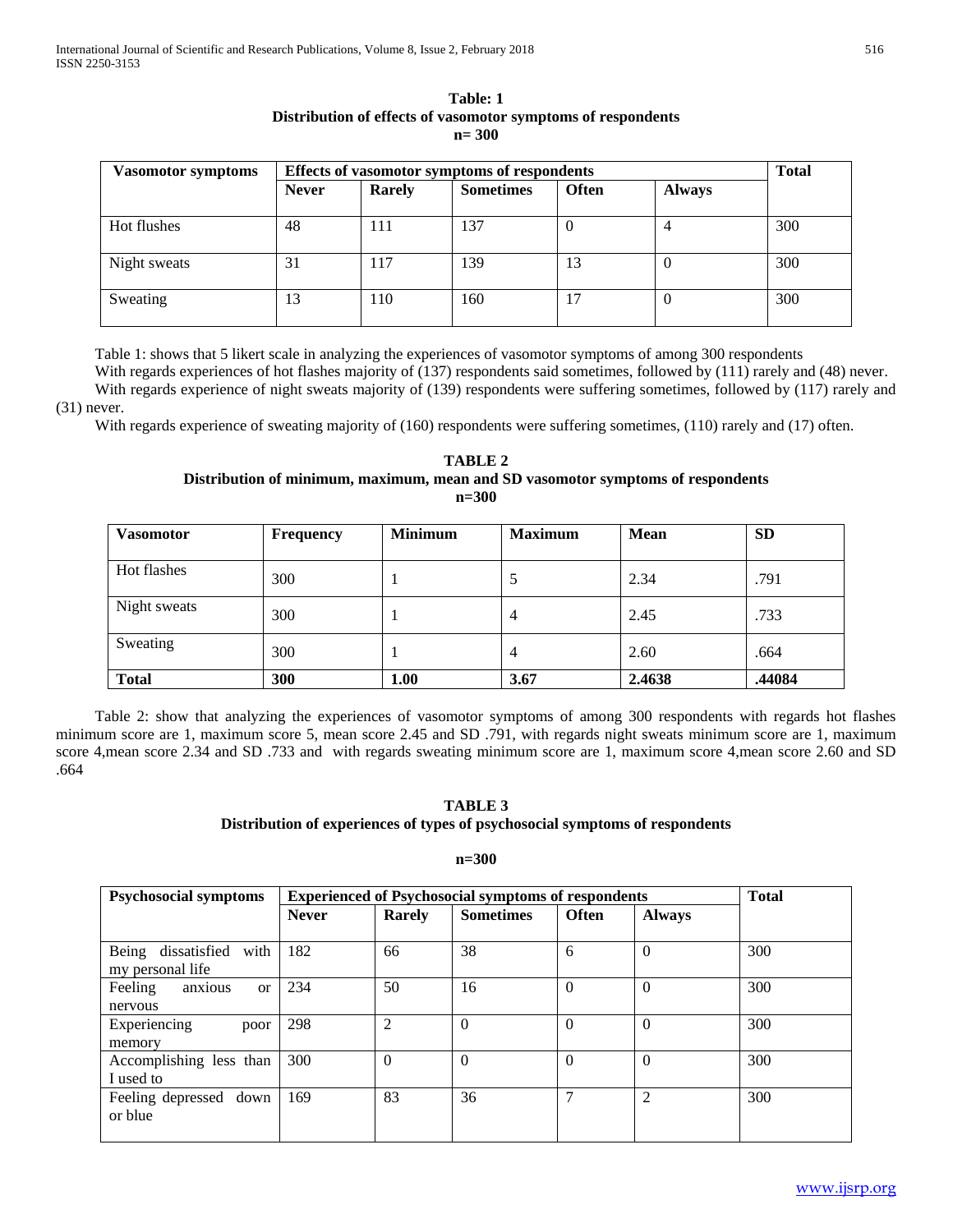| Being<br>with<br>impatient | 270 |  |  | 300 |
|----------------------------|-----|--|--|-----|
| other people               |     |  |  |     |
| Feeling of wanting to be   | 294 |  |  | 300 |
| alone                      |     |  |  |     |

Table 3: shows that 5 likert scale in analyzing the experiences of psychosocial symptoms of among 300 respondents

 With regards experiences of Being dissatisfied with my personal life majority of (182) respondents were never suffering, followed by (66) rarely and (38) sometime.

 With regards experience Feeling anxious or nervous majority of (234) respondents were never suffering followed by (50) rarely and (16) sometimes.

With regards experiences of poor memory majority of (298) respondents were never suffering and (2) rarely.

With regards experienced of accomplishing less than I used to all 300 respondents were never suffering.

 With regards experienced of Feeling depressed down or blue majority of (169) respondents were never suffering, followed by (83) rarely, (36) sometime and (7) often.

 With regards experienced of Being impatient with other people majority of (270) respondents were never suffering followed by (14) rarely and (12 sometime.

 With regards Feeling of wanting to be alone majority of (294) respondents were never suffering, followed by (4) rarely and (2) sometimes.

**TABLE 4 Distribution of minimum, maximum, mean and SD of psychosocial symptoms of respondents\* n=300**

| Psychosocial                                   | <b>Frequency</b> | <b>Minimum</b> | <b>Maximum</b> | <b>Mean</b> | <b>SD</b> |
|------------------------------------------------|------------------|----------------|----------------|-------------|-----------|
| symptoms                                       |                  |                |                |             |           |
| dissatisfied<br>Being<br>with my personal life | 300              |                | $\overline{4}$ | 1.55        | .796      |
| Feeling<br>anxious or<br>nervous               | 300              |                | 3              | 1.27        | .553      |
| Experiencing<br>poor<br>memory                 | 300              |                | $\overline{2}$ | 1.01        | .082      |
| Accomplishing<br>less<br>than I used to        | 300              |                |                | 1.00        | .000      |
| depressed<br>Feeling<br>down or blue           | 300              |                | 5              | 1.62        | .838      |
| Being impatient with<br>other people           | 300              |                | 4              | 1.17        | .548      |
| Feeling of wanting to<br>be alone              | 300              |                | 3              | 1.03        | .199      |
| <b>Total</b>                                   | 300              | .86            | 2.14           | 1.2262      | .21495    |

 Table 4: show that analyzing the experiences of psycho-social symptoms of among 300 respondents with regards being dissatisfied with my personal life minimum score are 1, maximum score 4, mean score 1.55 and SD .796, with regards Feeling anxious or nervous minimum score are 1, maximum score 3, mean score 1.27 and SD .553, with regards Experiencing poor memory score are 1, maximum score 2, mean score 1.01 and SD .082, with regards Accomplishing less than I used to score are 1, maximum score 1, mean score 1.00 and SD .000, with regards Feeling depressed down or blue score are 1, maximum score 5, mean score 1.62 and SD .838, with regards Being impatient with other people are 1, maximum score 4, mean score 1.17 and SD .548 and with regards Feeling of wanting to be alone are 1, maximum score 3, mean score 1.03 and SD .199.

# . **TABLE 5 Distribution of Types of physical symptoms of respondents n=300**

| <b>Physical symptoms</b> | <b>Experienced of physical symptoms of respondents</b> | <b>Total</b>  |                  |       |               |     |
|--------------------------|--------------------------------------------------------|---------------|------------------|-------|---------------|-----|
|                          | <b>Never</b>                                           | <b>Rarely</b> | <b>Sometimes</b> | Often | <b>Always</b> |     |
| Wind or gas pains        | 296                                                    |               |                  |       |               | 300 |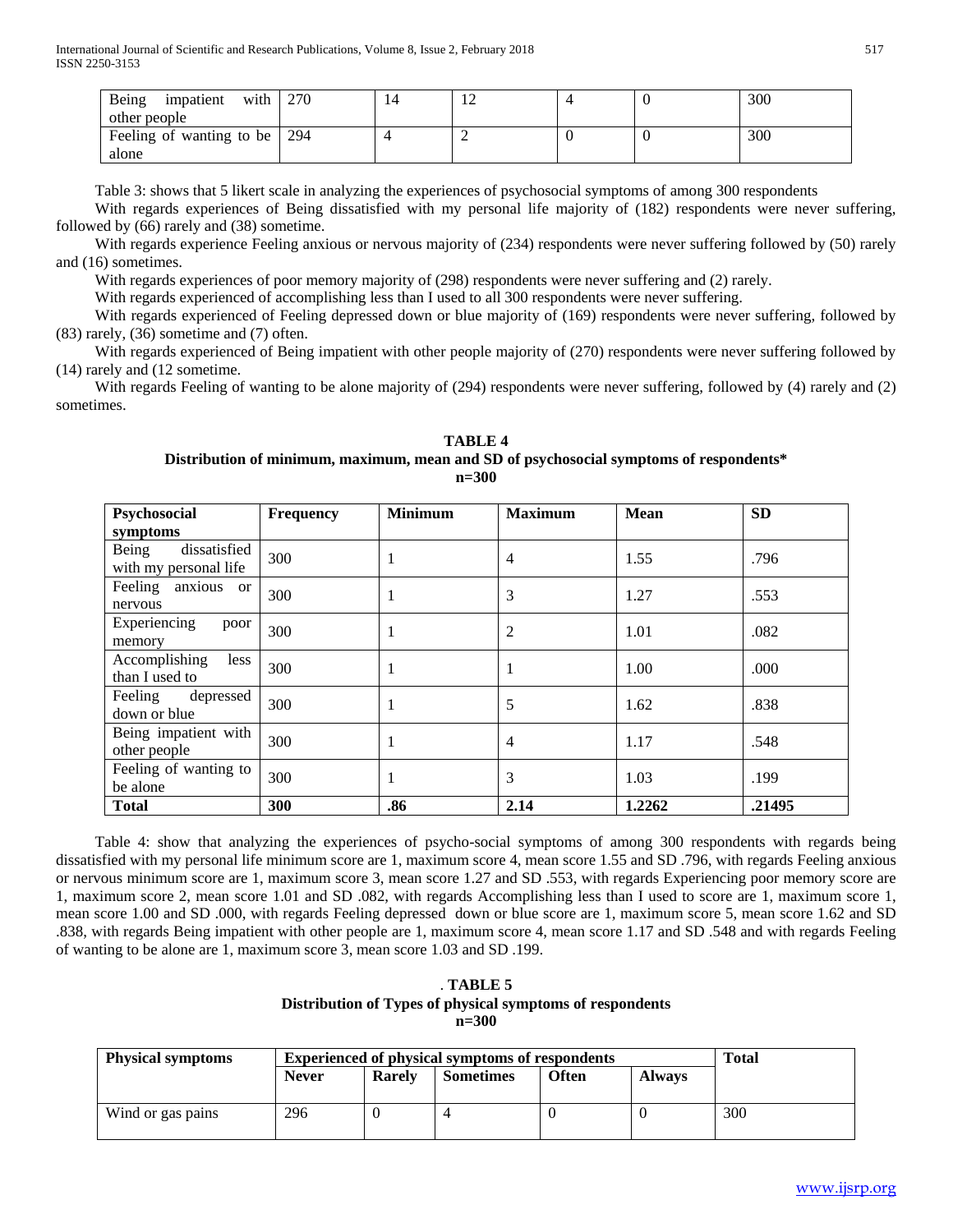| Aching in muscle and<br>joints                                        | 122              | 110              | 56              | 12              | $\mathbf{0}$     | 300              |
|-----------------------------------------------------------------------|------------------|------------------|-----------------|-----------------|------------------|------------------|
| Feeling tired or worn out                                             | 16               | 100              | 134             | 50              | $\mathbf{0}$     | 300              |
| Difficulty sleeping                                                   | $\overline{70}$  | $\overline{172}$ | $\overline{56}$ | $\overline{2}$  | $\overline{0}$   | 300              |
| Aches in back of neck or<br>head                                      | 288              | 6                | $\overline{2}$  | $\overline{4}$  | $\overline{0}$   | $\overline{300}$ |
| Decrease<br>physical<br>in<br>strength                                | 30               | 174              | 82              | 14              | $\boldsymbol{0}$ | 300              |
| Decrease in stamina                                                   | 184              | 98               | 18              | $\overline{0}$  | $\overline{0}$   | 300              |
| Feeling a lack of energy                                              | $\overline{30}$  | $\overline{72}$  | $\overline{72}$ | $\overline{0}$  | $\overline{126}$ | $\overline{300}$ |
| Drying skin                                                           | 292              | $\overline{4}$   | $\overline{2}$  | $\overline{2}$  | $\overline{0}$   | $\overline{300}$ |
| Weight gain                                                           | 82               | 130              | $\overline{72}$ | 10              | $\overline{6}$   | 300              |
| Increased facial hair                                                 | $\overline{300}$ | $\overline{0}$   | $\overline{0}$  | $\overline{0}$  | $\overline{0}$   | 300              |
| Changes in appearance,<br>texture or tone of your<br>skin             | 14               | 118              | 146             | $\overline{22}$ | $\overline{0}$   | $\overline{300}$ |
| Feeling bloated                                                       | 298              | $\overline{2}$   | $\overline{0}$  | $\overline{0}$  | $\overline{0}$   | 300              |
| Frequent urination                                                    | 68               | 156              | 58              | 18              | $\boldsymbol{0}$ | 300              |
| Involuntary<br>urination<br>laughing<br>when<br><b>or</b><br>coughing | 102              | 178              | 20              | $\overline{0}$  | $\boldsymbol{0}$ | 300              |

Table 5: shows that 5 likert scale in analyzing the experiences of physical symptoms of among 300 respondents

With regards experiences of wind or gas pains majority of (296) respondents were never suffering and (4) respondents were suffering sometime

With regards experience aching in muscle and joints majority of (122) respondents were never suffering, followed by (110) rarely and (56) sometimes

With regards experiences of feeling tired or worn out majority of (122) respondents were never suffering, followed by (110) rarely and (56) sometime.

With regards experienced of difficulty sleeping majority (170) respondents were suffering rarely, followed by (70) never and (56 sometime.

With regards experienced of aches in back of neck or head majority of (288) respondents were never suffering, followed by (6) rarely and (4) often.

With regards experienced of decrease in physical strength majority of (174) respondents were suffering rarely, followed by (82) sometimes and (30) never

With regards decrease in stamina majority of (180) respondents were never suffering, followed by (98) rarely and (18) sometimes.

With regards feeling a lack of energy majority of (126) respondents were suffering always, followed by (72) rarely and sometimes and (30) never.

With regards drying skin majority of (292) respondents were never suffering, followed by (4) rarely and (2) sometimes and often. With regards weight gain majority of (130) respondents were suffering rarely, followed by (82) never and (72) sometimes.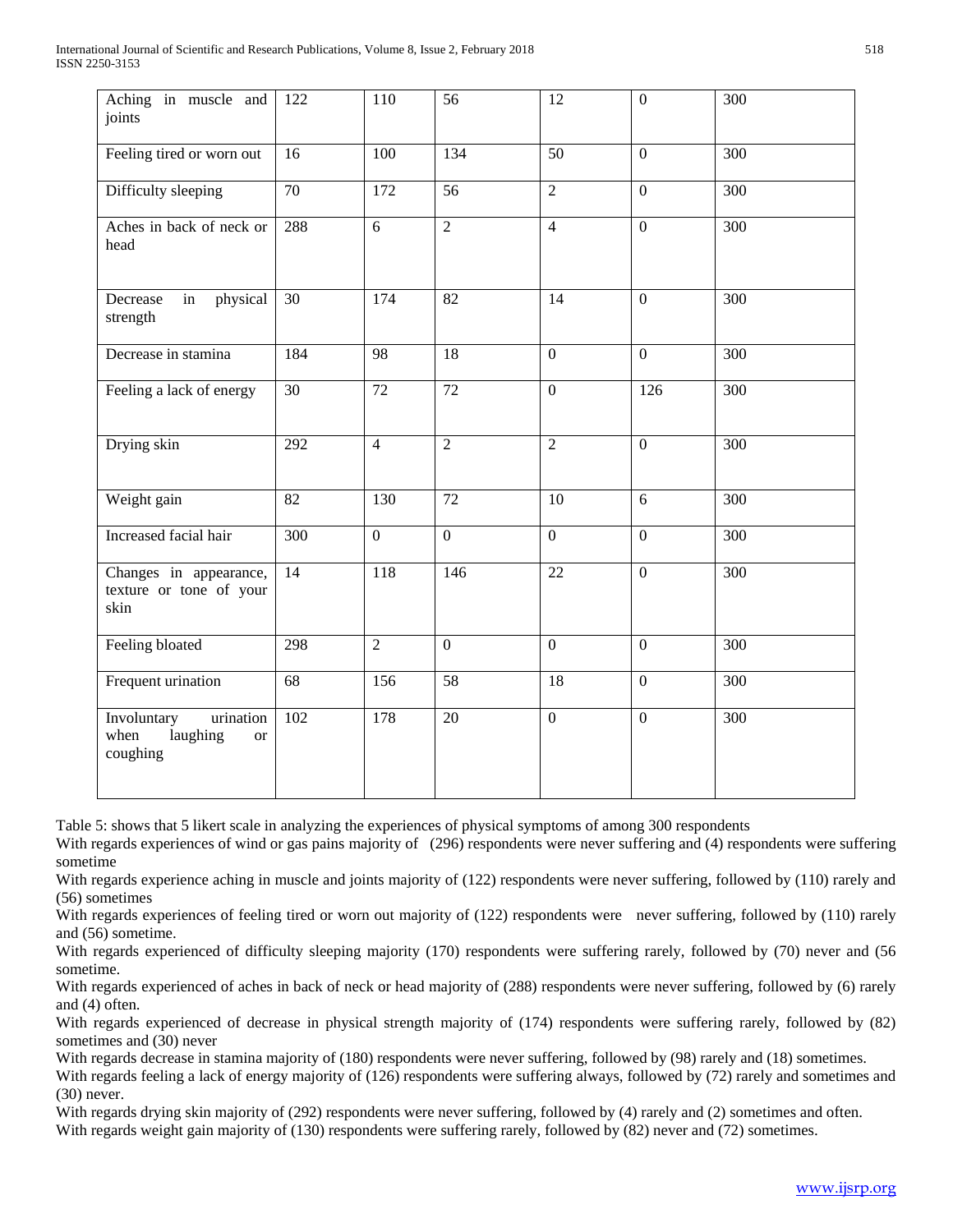With regards increased facial hair majority of (300) respondents were never suffering.

With regards changes in appearance, texture or tone of your skin majority of  $(146)$  respondents were suffering sometime, followed by (118) rarely and (22) often.

With regards feeling bloated majority of (298) respondents were never suffering and (2) rarely.

With regards frequency urination majority of (156) respondents were suffering rarely, followed by (68) never and (58) sometimes. With regards involuntary urination when laughing or coughing majority of (178) respondents were suffering rarely, followed by (102) never and (20) sometimes.

## **TABLE 6 Distribution of minimum, maximum, mean and SD of physical symptoms of respondents n=300**

| <b>Physical symptoms</b>         | <b>Frequency</b> | <b>Minimum</b> | <b>Maximum</b> | <b>Mean</b> | <b>SD</b> |
|----------------------------------|------------------|----------------|----------------|-------------|-----------|
| Wind or gas pain                 | 300              |                | 3              | 1.03        | .230      |
| Aching in muscle and joints      | 300              |                | 4              | 1.86        | .858      |
| Feeling tired or worn out        | 298              |                | 4              | 2.72        | .803      |
| Difficulty sleeping              | 298              |                | $\overline{4}$ | 1.97        | .671      |
| Aches in back of neck or head    | 300              |                | 4              | 1.07        | .402      |
| Decrease in physical strength    | 300              |                | $\overline{4}$ | 2.27        | .700      |
| Decrease in stamina              | 296              |                | 3              | 1.45        | .609      |
| Feeling a lack of energy         | 300              |                | 5              | 3.40        | 1.472     |
| Drying skin                      | 300              |                | 4              | 1.05        | .313      |
| Weight gain                      | 296              |                | 5              | 2.05        | .846      |
| Increase facial hair             | 300              |                |                | 1.00        | .000      |
| Change in appearancr texure or   | 300              |                | 4              | 2.59        | .696      |
| tone of your skin                |                  |                |                |             |           |
| Feeling bloated                  | 300              |                | $\overline{c}$ | 1.01        | .082      |
| Low backache                     | 300              |                | 4              | 2.37        | .708      |
| Frequent urination               | 300              |                | $\overline{4}$ | 2.09        | .809      |
| urination<br>Involuntary<br>when | 300              |                | 3              | 1.73        | .577      |
| laughing or coughing             |                  |                |                |             |           |
| <b>Total</b>                     | 288              | 1.50           | 2.63           | 1.8607      | .18764    |

 Table 6: shows that analyzing the experiences of physical symptoms of among 300 respondents with regards wind or gas pain minimum score are 1, maximum score 3, mean score 1.03 and SD .230, with regards aching in muscle and joints minimum score are 1, maximum score 4, mean score 1.86 and SD .858, with regards feeling tired or worn out minimum score are 1, maximum score 4, mean score 2.72 and SD .803, with regards difficulty sleeping minimum score are 1, maximum score 4, mean score 1.97 and SD .671, with regards aches in back of neck or head minimum score are 1, maximum score 4, mean score 1.07 and SD .402, with regards decrease in physical strength minimum score are 1, maximum score 4, mean score 2.27 and SD .700, with regards decrease in stamina minimum score are 1, maximum score 3, mean score 1.45 and SD .609, with regards feeling a lack of energy minimum score are 1, maximum score 5, mean score 3.40 and SD 1.472, with regards drying skin minimum score are 1, maximum score 4, mean score 1.05 and SD .313, with regards weight gain minimum score are 1, maximum score 5, mean score 2.05 and SD .846, with regards increase facial hair minimum score are 1, maximum score 1, mean score 1.00 and SD .000, with regards change in appearance and texture or tone of your skin minimum score are 1, maximum score 4, mean score 2.59 and SD .696, with regards feeling bloated minimum score are 1, maximum score 2, mean score 1.01 and SD .082, with regards low backache minimum score are 1, maximum score 4, mean score 2.37 and SD .708, with regards frequent urination minimum score are 1, maximum score 4, mean score 2.09 and SD .809 and with involuntary urination when laughing or coughing minimum score are 1, maximum score 3, mean score 1.73 and SD .577.

. **TABLE 7 Distribution of Types of sexual symptoms of respondents n=300**

| sexual symptoms                            | <b>Experienced of sexual symptoms of respondents</b> |               |                  |              |               | Total |
|--------------------------------------------|------------------------------------------------------|---------------|------------------|--------------|---------------|-------|
|                                            | <b>Never</b>                                         | <b>Rarely</b> | <b>Sometimes</b> | <b>Often</b> | <b>Always</b> |       |
| Change<br>sexual 21<br>vou<br>1n<br>desire |                                                      | 122           | 152              |              |               | 300   |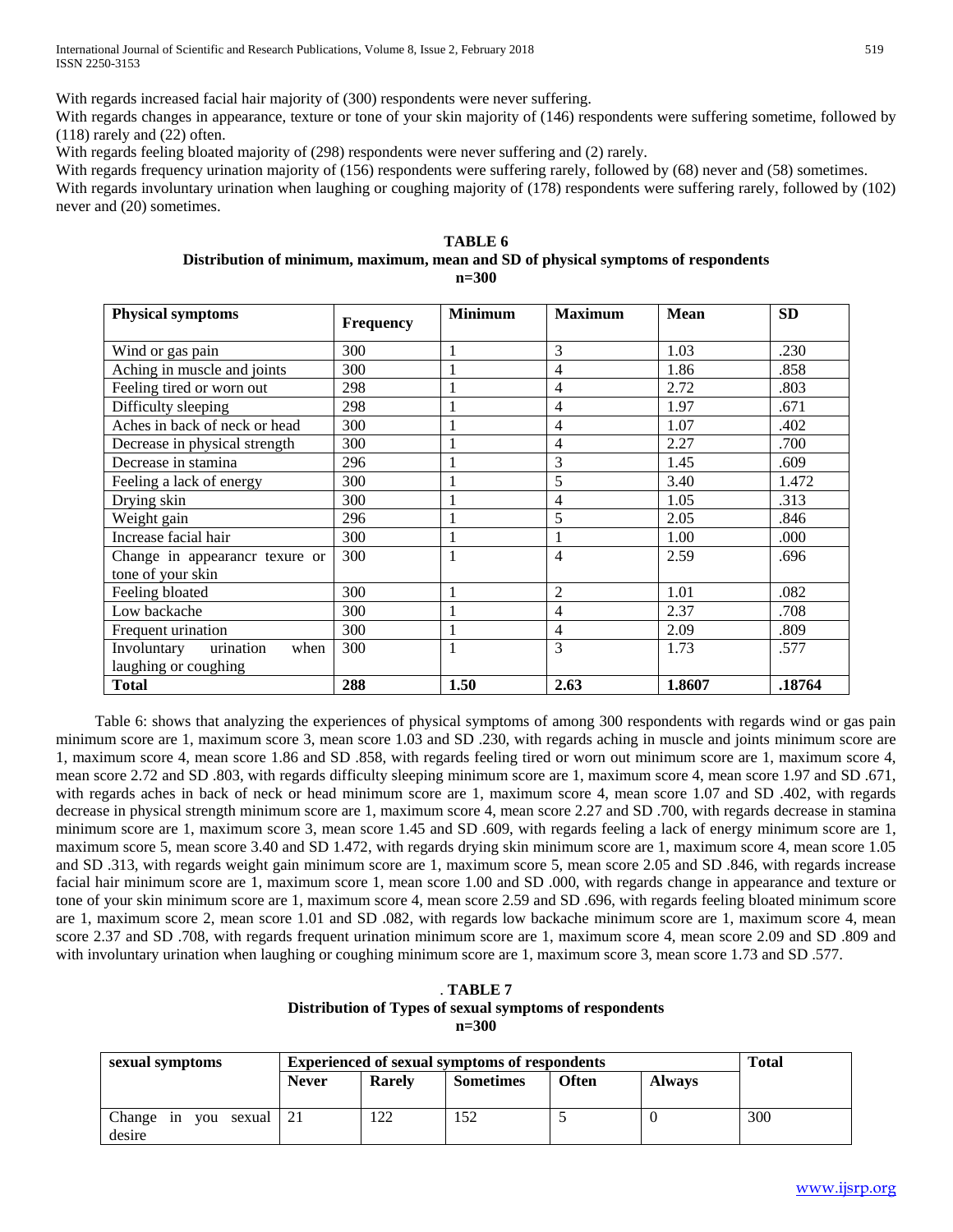| dryness during $\vert 35 \rangle$<br>Vaginal<br>intercourse |    | 161 | 84   | 20 | 300 |
|-------------------------------------------------------------|----|-----|------|----|-----|
| Avoiding intimacy                                           | Ω5 | 145 | ر_ر_ |    | 300 |

Table 7: shows that 5 likert scale in analyzing the experiences of sexual symptoms of among 300 respondents

With regards experiences of change in your sexual desire majority of (152) respondents were suffering sometimes followed by (122) rarely and (21) never.

With regards experience vaginal dryness during intercourse majority of (161) respondents were suffering rarely, followed by (84) sometimes and (35) never.

With regards experiences of avoiding intimacy majority of (145) respondents were suffering rarely, followed by (95) never and (55) sometime.

**TABLE 8 Distribution of minimum, maximum, mean and SD of sexual symptoms of respondents n=300**

| <b>Sexual symptoms</b>                      | Frequency | <b>Minimum</b> | <b>Maximum</b> | Mean   | <b>SD</b> |
|---------------------------------------------|-----------|----------------|----------------|--------|-----------|
| Change in you sexual desire                 | 300       |                |                | 2.47   | .651      |
| during<br>Vaginal<br>dryness<br>intercourse | 300       |                | 4              | 2.30   | .760      |
| Avoiding intimacy                           | 300       |                |                | 1.90   | .747      |
| <b>Total</b>                                | 300       | 1.00           | 4.00           | 2.2222 | .47402    |

 Table 8: shows that analyzing the experiences of sexual symptoms of among 300 respondents with regards change in you sexual desire minimum score are 1, maximum score 4, mean score 2.47 and SD .651, with regards vaginal dryness during intercourse minimum score are 1, maximum score 4, mean score 2.30 and SD .760 and with avoiding intimacy minimum score are 1, maximum score 4, mean score 1.90 and SD .747.

## V. DISCUSSION

**The first objective was to find out the effects of menopause on quality of life in vasomotor symptoms.**

 Table 1-2: shows that 5 likert scale in analyzing the experiences of vasomotor symptoms of among 300 respondents with regards experiences of hot flashes majority of (137) respondents said sometimes. with regards experience of night sweats majority of (139) respondents were suffering sometimes, with regards experience of sweating majority of (160) respondents were suffering sometimes. Analyzing the experiences of vasomotor symptoms of among 300 respondents with regards hot flashes minimum score are 1, maximum score 5, mean score 2.45 and SD .791, with regards night sweats minimum score are 1, maximum score 4,mean score 2.34 and SD .733 and with regards sweating minimum score are 1, maximum score 4,mean score 2.60 and SD .664

 Similar study was conducted to assess the quality of life (QOL) of peri-menopausal women. The study was carried out among 100 peri and postmenopausal women (40–60 years) in Dearah village of West Bengal. Occurrence of vasomotor symptoms was average with 60% of them reporting hot flushes and 47% sweating. The study concluded that the results support that menopause causes both physical and psychiatric problems. Education, creating awareness and providing suitable intervention to improve their QOL are important which should be imparted to menopausal women at both individual and community level.

## **The second objective was to find out the effects of menopause on quality of life in psycho-social symptoms.**

 Table 3-4: shows that 5 likert scale in analyzing the experiences of psychosocial symptoms of among 300 respondents with regards experiences of Being dissatisfied with my personal life majority of (182) respondents were never suffering, with regards experience Feeling anxious or nervous majority of (234) respondents were never suffering, with regards experiences of poor memory majority of (298) respondents were never suffering, with regards experienced of accomplishing less than I used to all 300 respondents were never suffering, with regards experienced of Feeling depressed down or blue majority of (169) respondents were never suffering, with regards experienced of Being impatient with other people majority of (270) respondents were never suffering, with regards Feeling of wanting to be alone majority of (294) respondents were never suffering. Analyzing the experiences of psycho-social symptoms of among 300 respondents with regards being dissatisfied with my personal life minimum score are 1, maximum score 4, mean score 1.55 and SD .796, with regards Feeling anxious or nervous minimum score are 1, maximum score 3, mean score 1.27 and SD .553, with regards Experiencing poor memory score are 1, maximum score 2, mean score 1.01 and SD .082, with regards Accomplishing less than I used to score are 1, maximum score 1, mean score 1.00 and SD .000, with regards Feeling depressed down or blue score are 1, maximum score 5, mean score 1.62 and SD .838, with regards Being impatient with other people are 1, maximum score 4, mean score 1.17 and SD .548 and with regards Feeling of wanting to be alone are 1, maximum score 3, mean score 1.03 and SD .199.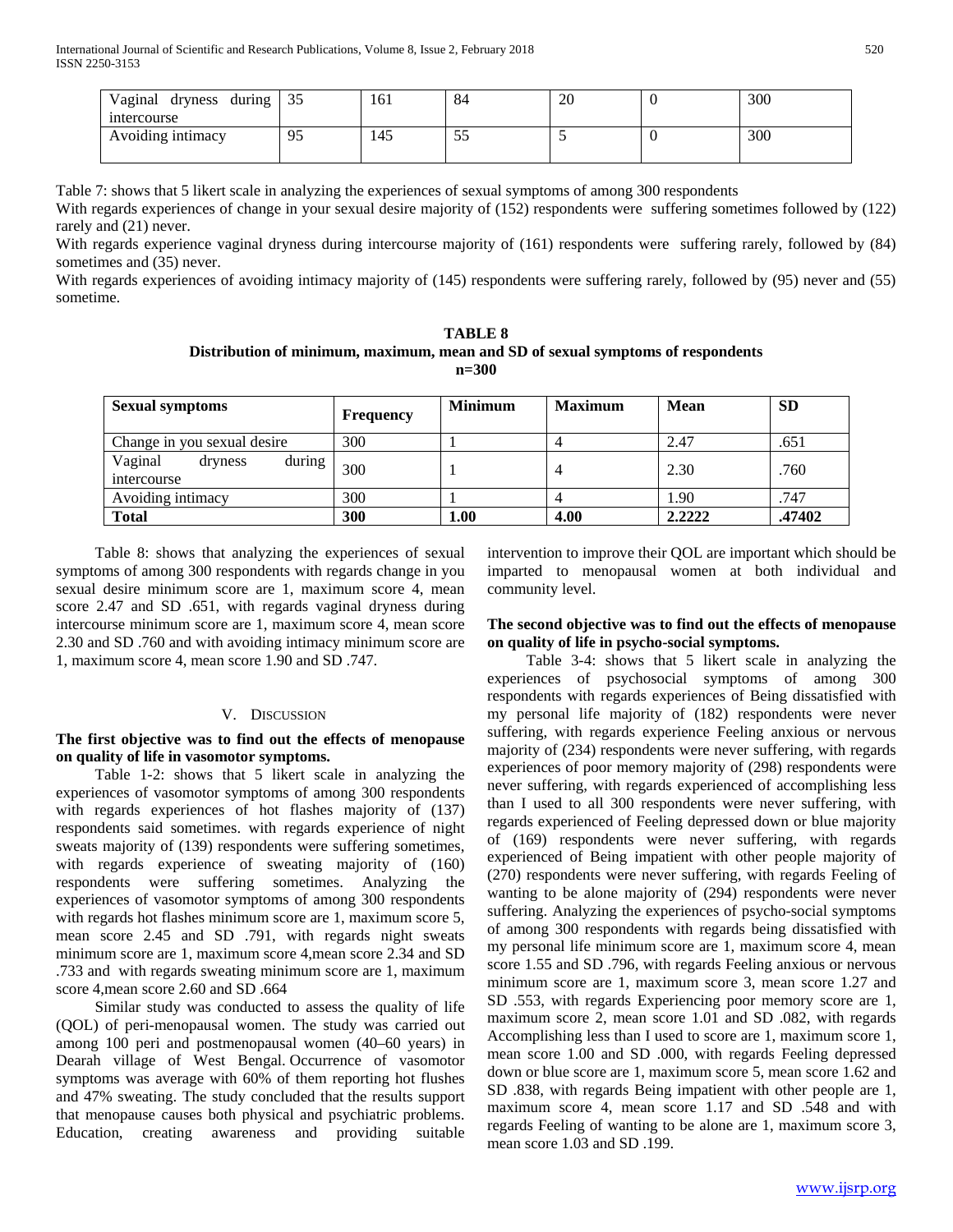Similar study was conducted to assess the menopause related symptoms and their impact on the women's quality of life. Obstetrics and Gynecological department at maternity and children hospital in Makkah Al Mukkarrmah.. Convenient sample composed of 90 women at range of from 40-60years were recruited in the study. Interviewing sheet that was designed by the investigators and Menopause Specific Quality of Life Questionnaire (MENQOL) were used to collect the data. The present study showed that the most severe symptoms in vasomotor, psychosocial, physical and sexual domains were, hot flushes (29%), experiencing poor memory (48.3%), being dissatisfied with their personal life (44.8%), Low backache (41.9%), and change in your sexual desire (36.8%). The overall scores of menopausal quality of life for each MENQOL domain are indicated that the highest mean score in sexual domain. The study concluded that most severe symptoms in vasomotor, psychosocial, physical and sexual domains were, hot flushes, experiencing poor memory, being dissatisfied with their personal life, low backache, and change in your sexual desire.

# **The third objective was to find out the effects of menopause on quality of life in physical symptoms.**

 Table 5-6: shows that 5 likert scale in analyzing the experiences of physical symptoms of among 300 respondents with regards experiences of wind or gas pains majority of (296) respondents were never, with regards experience aching in muscle and joints majority of (122) respondents were never suffering, ,with regards experiences of feeling tired or worn out majority of (122) respondents were never suffering, with regards experienced of difficulty sleeping majority (170) respondents were suffering rarely, with regards experienced of aches in back of neck or head majority of (288) respondents were never suffering, with regards experienced of decrease in physical strength majority of (174) respondents were suffering rarely, with regards decrease in stamina majority of (180) respondents were never suffering, ,with regards feeling a lack of energy majority of (126) respondents were suffering always, with regards drying skin majority of (292) respondents were never suffering, with regards weight gain majority of (130) respondents were suffering rarely, with regards increased facial hair majority of (300) respondents were never suffering, with regards changes in appearance, texture or tone of your skin majority of (146) respondents were suffering sometime, with regards feeling bloated majority of (298) respondents were never suffering ,with regards frequency urination majority of (156) respondents were suffering rarely, with regards involuntary urination when laughing or coughing majority of (178) respondents were suffering rarely. Analyzing the experiences of physical symptoms of among 300 respondents with regards wind or gas pain minimum score are 1, maximum score 3, mean score 1.03 and SD .230, with regards aching in muscle and joints minimum score are 1, maximum score 4, mean score 1.86 and SD .858, with regards feeling tired or worn out minimum score are 1, maximum score 4, mean score 2.72 and SD .803, with regards difficulty sleeping minimum score are 1, maximum score 4, mean score 1.97 and SD .671, with regards aches in back of neck or head minimum score are 1, maximum score 4, mean score 1.07 and SD .402, with regards decrease in physical strength minimum score are 1, maximum score 4, mean score 2.27 and

SD .700, with regards decrease in stamina minimum score are 1, maximum score 3, mean score 1.45 and SD .609, with regards feeling a lack of energy minimum score are 1, maximum score 5, mean score 3.40 and SD 1.472, with regards drying skin minimum score are 1, maximum score 4, mean score 1.05 and SD .313, with regards weight gain minimum score are 1, maximum score 5, mean score 2.05 and SD .846, with regards increase facial hair minimum score are 1, maximum score 1, mean score 1.00 and SD .000, with regards change in appearance and texture or tone of your skin minimum score are 1, maximum score 4, mean score 2.59 and SD .696, with regards feeling bloated minimum score are 1, maximum score 2, mean score 1.01 and SD .082, with regards low backache minimum score are 1, maximum score 4, mean score 2.37 and SD .708, with regards frequent urination minimum score are 1, maximum score 4, mean score 2.09 and SD .809 and with involuntary urination when laughing or coughing minimum score are 1, maximum score 3, mean score 1.73 and SD .577.

 Similar study was carried to analyze the menopauserelated symptoms and its impact on quality of life in postmenopausal women from urban and rural area, attending the outpatient department in the urban area and a house-to-house survey in rural areas, by interviews with the help of a pretested semi-structured standard questionnaire. World Health Organization Quality of Life Scale (WHO QOL-BREF) questionnaire was used. There was a significant difference between the MRS total scores of the urban (14.67  $\pm$  6.64) and rural  $(16.08 \pm 7.65)$  group. The somatic, psychological, and urogenital symptoms were high in rural women than in urban women. The results were not significant for urogenital subscale. The mean raw scores of physical health, psychological, social relationships, and environmental domains was more in urban than in rural women. The mean transformed scores (4-20) of physical health, psychological, social relationships, and environmental domains was more in urban than in rural women. The mean transformed scores (0-100) including the physical health, psychological, social relationships, and environmental domains was more in urban than in rural women. The study concluded that result was not significant for physical health. The high proportions and the scores of MRS were observed in both rural and the urban women. The severity of symptoms was found more distressing for rural women. The quality of life in urban society was average and better than in rural women.

# **The four objectives was to find out the effects of menopause on quality of life in sexual symptoms.**

 Table 7-8: shows that 5 likert scale in analyzing the experiences of sexual symptoms of among 300 respondents. With regards experiences of change in your sexual desire majority of (152) respondents were suffering sometimes, with regards experience vaginal dryness during intercourse majority of (161) respondents were suffering rarely, with regards experiences of avoiding intimacy majority of (145) respondents were suffering rarely. Analyzing the experiences of sexual symptoms of among 300 respondents with regards change in you sexual desire minimum score are 1, maximum score 4, mean score 2.47 and SD .651, with regards vaginal dryness during intercourse minimum score are 1, maximum score 4, mean score